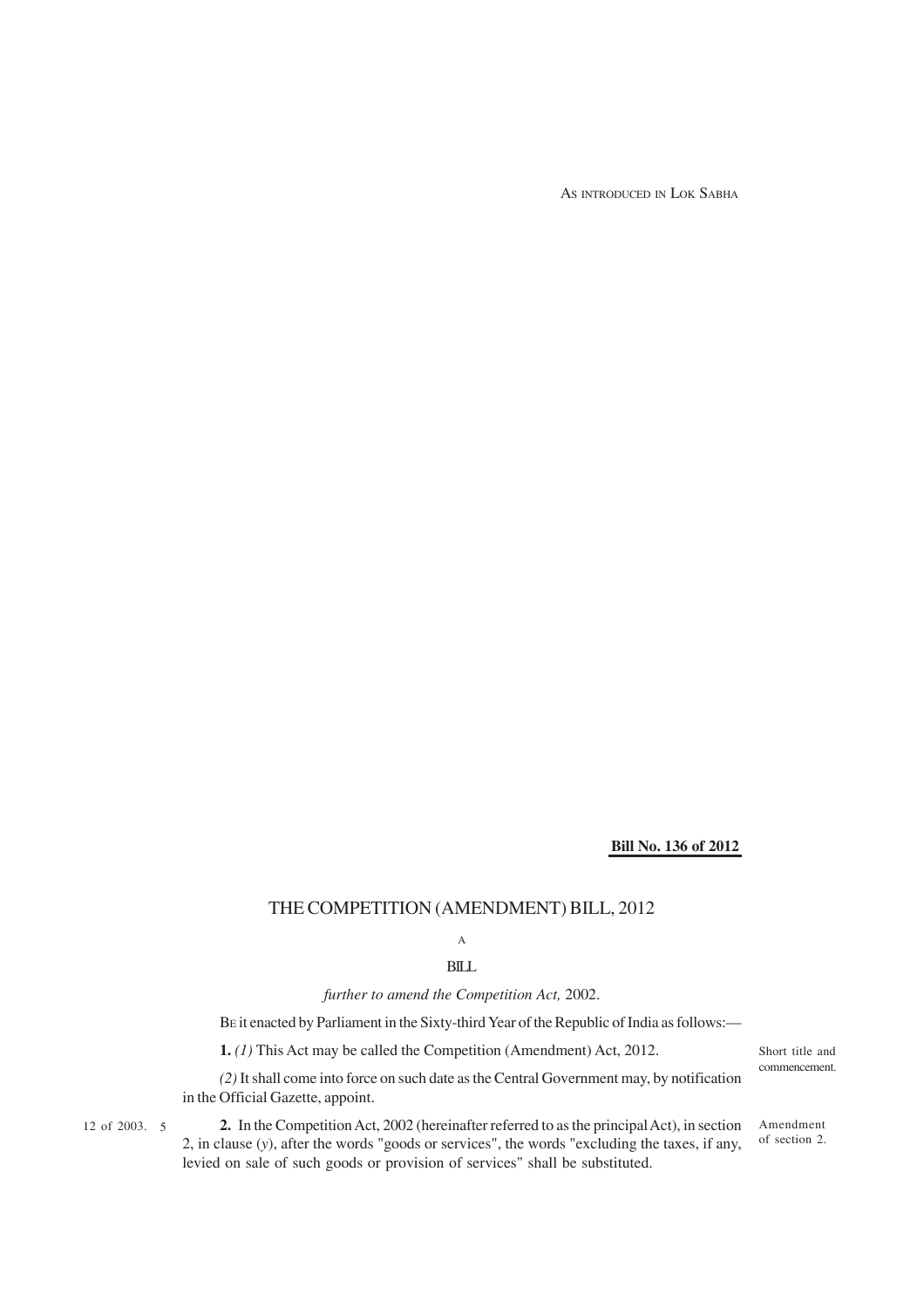Amendment of section 3. **3.** In section 3 of the principal Act,—

*(A)* in sub-section *(4)*, for the *Explanation*, the following *Explanation* shall be substituted, namely:-—

'*Explanation.*—For the purposes of this sub-section,—

*(a)* "tie-in arrangement" includes any agreement requiring a purchaser of goods or recipient of services, as a condition of such purchase or provision of such services, to purchase some other goods or availing of some other services; 5

*(b)* "exclusive supply agreement" includes any agreement restricting in any manner the purchaser of goods or recipient of services in the course of his trade from acquiring or otherwise dealing in any goods or services other than those of the seller or service provider or any other person; 10

*(c)* "exclusive distribution agreement" includes any agreement to limit, restrict or withhold the output or supply of any goods or provision of services or allocate any area or market for the disposal or sale of the goods or provision of services; 15

*(d)* "refusal to deal" includes any agreement which restricts, or is likely to restrict, by any method the persons or classes of persons to whom goods are sold or services are provided or from whom goods are bought or services are availed of;  $20$ 

*(e)* "resale price maintenance",—

*(i)* in case of goods includes any agreement to sell goods on condition that the prices to be charged on the resale by the purchaser shall be the prices stipulated by the seller unless it is clearly stated that prices lower than those prices may be charged; 25

*(ii)* in case of services includes any agreement to provide services on condition that the prices to be charged on retailing of services by the recipient of services shall be the prices stipulated by the service provider unless it is clearly stated that prices lower than those prices may be charged;'; 30

*(B)* in sub-section *(5)*, in clause (*i*) after sub-clause *(f)*, the following sub-clause shall be inserted, namely:—

**4.** In section 4 of the principal Act, in sub-section *(1)*, after the words "or group", the

"*(g)* any other law for the time being in force relating to the protection of other intellectual property rights;".

35

45

Amendment of section 4.

of section 5.

Power to specify different value of assets

words "jointly or singly" shall be inserted. **5.** In section 5 of the principal Act, in the *Explanation*, in clause *(b)*, in sub-clause *(i)*, Amendment

for the words "twenty-six per cent.", the words "fifty per cent." shall be substituted.

**6.** After section 5 of the principal Act, the following section shall be inserted, new section 5A. namely:-Insertion of 40

> "5A. Notwithstanding anything in section 5, the Central Government may, in consultation with the Commission, by notification, specify different value of assets and turnover for any class or classes of enterprise for the purpose of section 5.".

and turnover. Amendment of section 9.

**7.** In section 9 of the principal Act,—

*(a)* in sub-section *(1)*, the words "and other Members" shall be omitted;

2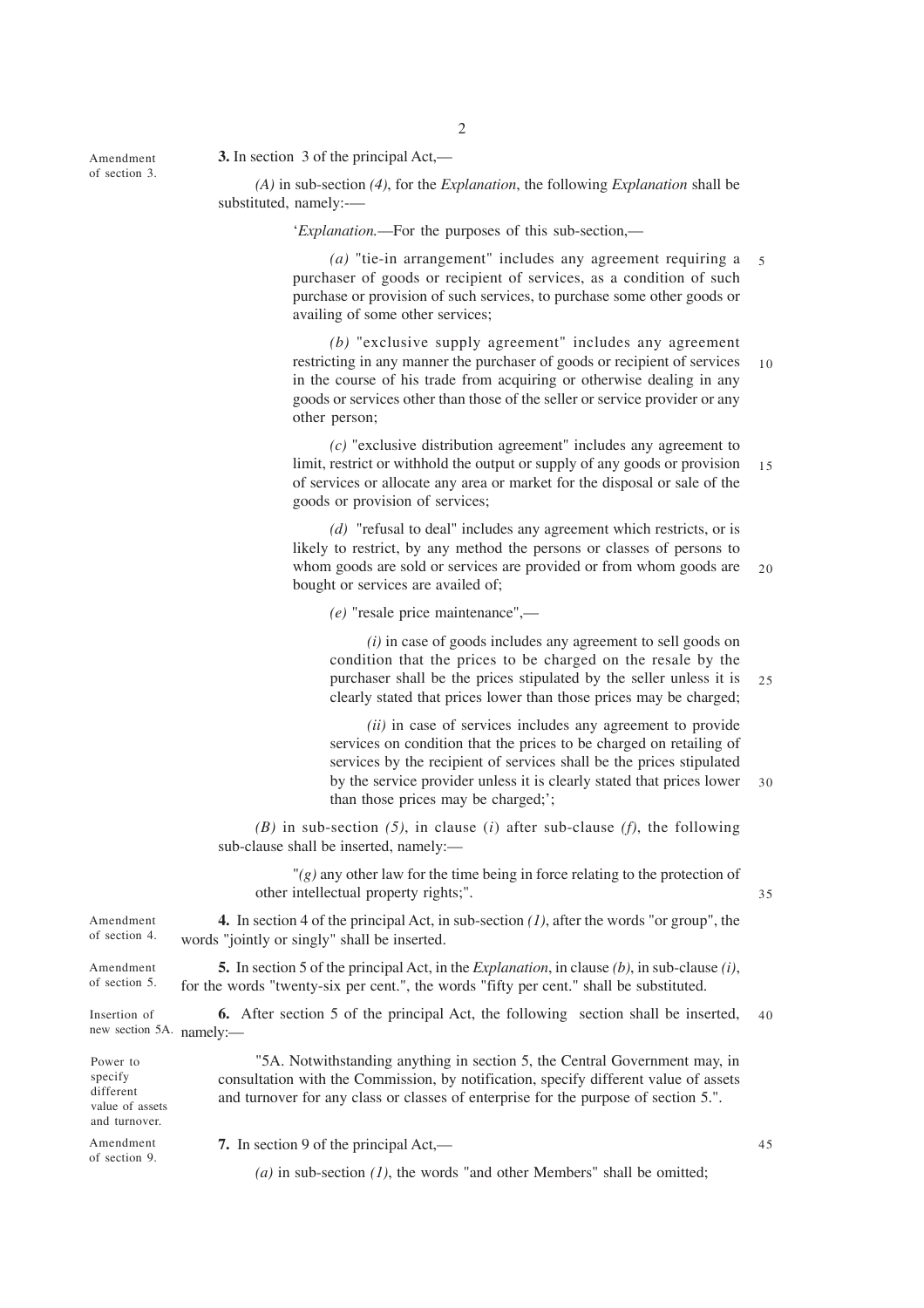*(b)* after sub-section *(1)*, the following sub-section shall be inserted, namely:—

"(*1A*) The Members of the Commission shall be appointed by the Central Government from a panel of names recommended by a Selection Committee consisting of—

*(a)* the Chief Justice of India or his nominee — Chairperson;

*(b)* the Secretary in the Ministry of Corporate Affairs — Member;

*(c)* the Secretary in the Ministry of Law and Justice — Member;

*(d)* the Chairperson of the Commission — Member;

*(e)* one expert of repute who has special knowledge of, and professional experience in, international trade, economics, business, commerce, law, finance, accountancy, management, industry, public affairs or competition matters including competition law and policy — Member. ".

**8.** In section 20 of the principal Act, in sub-section *(2)*, the words "or reference" shall be omitted.

**9.** In section 21 of the principal Act, in sub-section *(1)*,— 15

*(a)* for the words "is raised by any party", the word "arises" shall be substituted;

*(b)* for the words "authority may", the words "authority shall" shall be substituted;

*(c)* the proviso shall be omitted.

**10.** In section 21A of the principal Act, in sub-section *(1)*,—  $20$ 

*(a)* for the words "is raised by any party", the word "arises" shall be substituted;

*(b)* for the words "this Act", the words "any Act" shall be substituted;

*(c)* for the words "Commission may", the words "Commission shall" shall be substituted;

*(d)* the proviso shall be omitted.

**11.** In section 26 of the principal Act,—

*(a)* in sub-section *(7)*, after the words "in accordance with the provisions of this Act", the words "and make appropriate orders thereon after hearing the concerned parties" shall be inserted;

*(b)* in sub-section *(8)*, after the words "in accordance with the provisions of this Act", the words "and make appropriate orders thereon after hearing the concerned parties" shall be inserted.

**12.** In section 27 of the principal Act,—

*(i)* in clause *(b)*, after the proviso, the following proviso shall be inserted, namely:—

"Provided further that no such penalty shall be imposed by the Commission under this section without giving an opportunity of being heard to the producer, seller, distributor, trader or service provider, as the case may be;".

*(ii)* in clause *(g)*, after the proviso, the following proviso shall be inserted, namely:— 40

> "Provided further that while passing orders under this section, the Commission shall give due regard to the opinion given by the statutory authority, where such opinion has been obtained under the provisions of sub-section (*1*) of section 21A of this Act.".

Amendment

Amendment of section 26.

of section 27.

Amendment of section  $20<sub>0</sub>$ Amendment of section 21.

Amendment of section 21A.

10

5

 $25$ 

30

35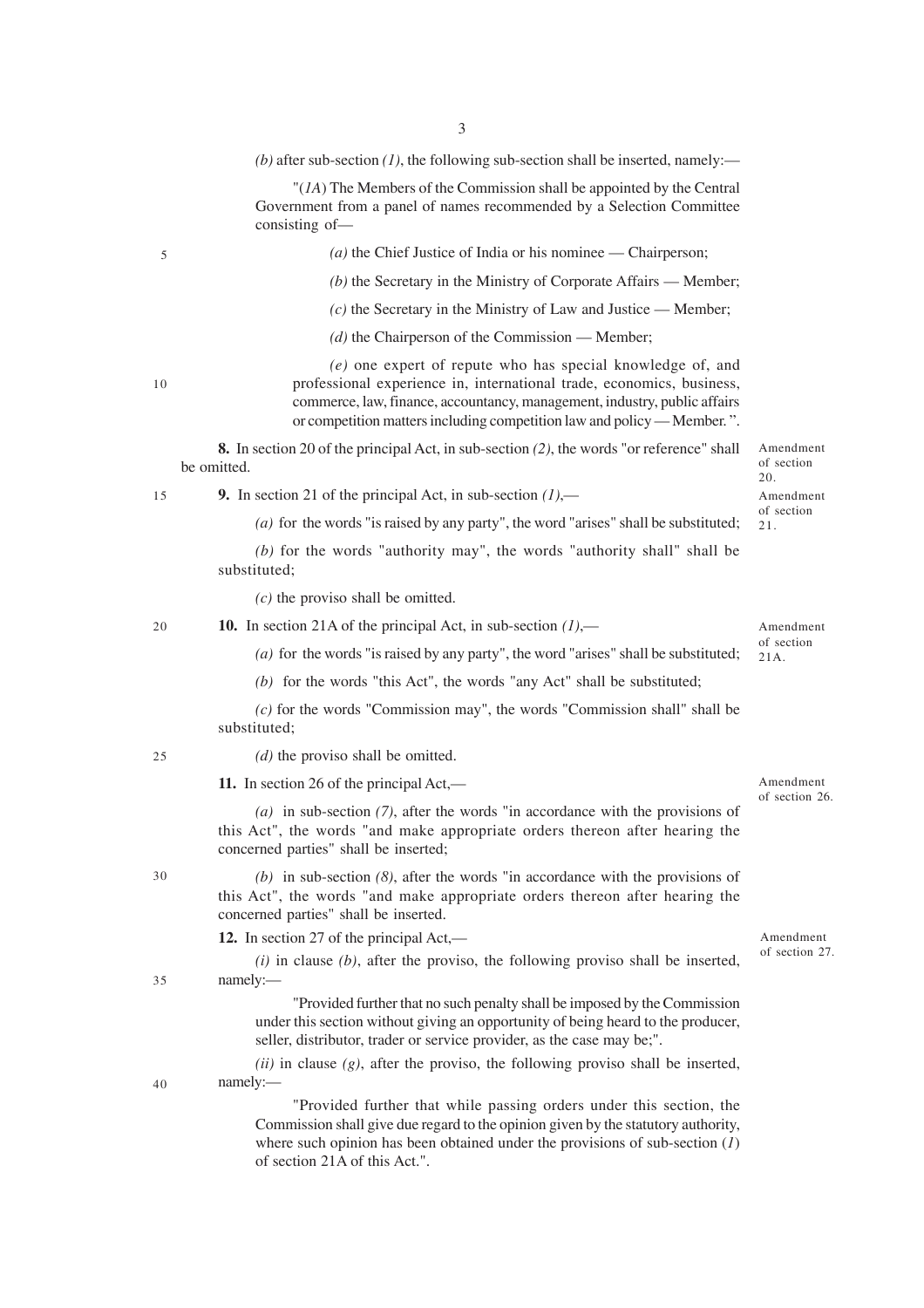Amendment of section 31.

Amendment of section 41.

of section 53A.

**13.** In section 31 of the principal Act,—

*(a)* in sub-section (*11*), for the words "two hundred and ten days", at both the places where they occur, the words "one hundred and eighty days" shall be substituted;

*(b)* in sub-section (*12*), for the words "ninety working days" the words "one hundred and eighty days" shall be substituted. 5

**14.** In section 41 of the principal Act,—

*(a)* for sub-section *(3)*, the following sub-sections shall be substituted, namely:—

"*(3)* Where in the course of investigation, the Director General has reason to believe that any person or enterprise, to whom a notice under sub-section *(2)* has been issued,—  $1<sub>0</sub>$ 

*(a)* has omitted or failed to provide the information or produce documents as required notice; or

*(b)* would not provide the information or produce documents which will be useful for, or relevant to, the investigation; or 15

*(c)* would destroy, mutilate, alter, falsify or secrete the information or documents useful for, or relevant to, the investigation, then,

he may, after obtaining the authorisation from the Chairperson of the Commission,—

20

*(i)* enter, with such assistance and force, as may be required, the place or places where such information or documents are expected to be kept;

*(ii)* search such place or places, as the case may be;

*(iii)* seize documents and take copies of information, including electronic mail, hard disk of computer and such other media;  $25$ 

*(iv)* record on oath statements of persons having knowledge of the information or documents referred to in sub-clause *(iii)*.

*(4)* The provisions of the Code of Criminal Procedure, 1973, relating to searches and seizure shall apply, so far as may be, to searches and seizure under sub-section *(3)*."; 2 of 1974.  $30$ 

(*b*) the Explanation shall be omitted.

**15.** In section 43 of the principal Act, for the words "punishable with fine", the words "liable to a penalty" shall be substituted. Amendment of section 43.

**16.** In section 51 of the principal Act, in sub-section *(2)*, in clause *(a)*, for the words "the Registrar", the words "the Secretary" shall be substituted. Amendment of section 51. 35

**17.** In section 53A of the principal Act, in sub-section *(1)*, in clause *(a)*, for the words, brackets and figures "sub-sections *(2)* and *(6)*", the words, brackets and figures "sub-sections *(2)*, *(6)*, *(7)* and *(8)*" shall be substituted. Amendment

**18.** In section 63 of the principal Act, in sub-section *(3)*, after the words "Every notification issued under", the word, figure and letter "section 5A", shall be inserted. Amendment of section 63. 40

4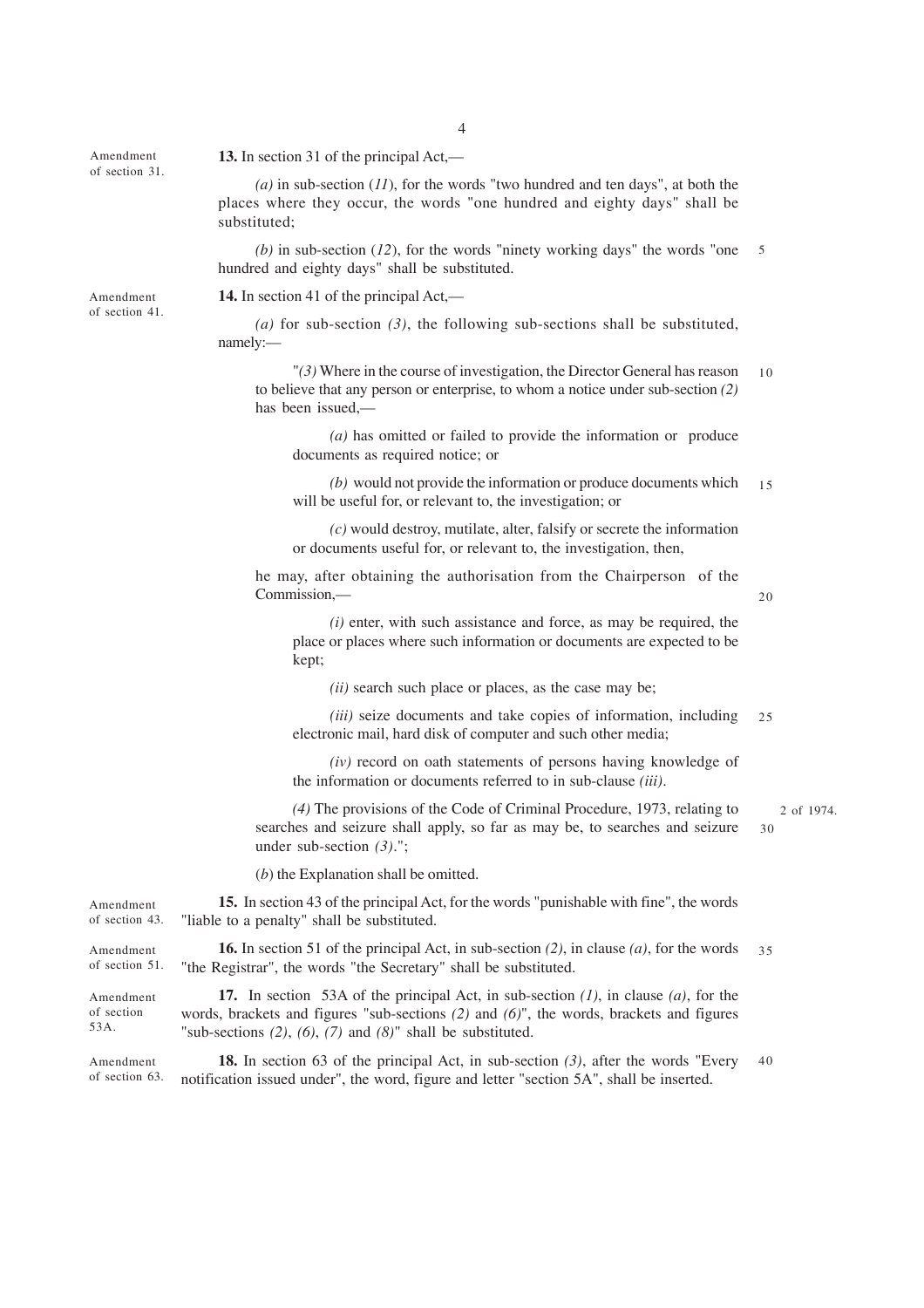## STATEMENT OF OBJECTS AND REASONS

The Competition Act was enacted in 2002 keeping in view the economic developments that resulted in opening up of the Indian economy, removal of controls and consequent economic liberalisation which required that the Indian economy be enabled to allow competition in the market from within the country and outside. It was subsequently amended in 2007 and 2009. The Competition Act, 2002, *inter alia,* provides for the following, namely:—

(*a*) establishment of the Competition Commission of India, which shall be an expert body and would function as a market regulator for preventing and regulating anti-competitive practices in the country in accordance with the provisions of the Act and it would also have advisory and advocacy functions in its role as a regulator which can also impose a penalty in certain cases specified in the Act;

(*b*) establishment of the Competition Appellate Tribunal, which shall be a three member quasi-judicial body headed by a person who is or has been a Judge of the Supreme Court or the Chief Justice of a High Court to hear and dispose of appeals against any direction issued or decision made or order passed by the Competition Commission and to adjudicate claims on compensation and for passing of orders for the recovery of compensation from any enterprise for any loss or damage sufferred as a result of any contravention of the provisions of the Act.

2. The Competition Commission of India (the Commission) has become fully functional since 2009. In the light of the experiences gained in its operation and the working of the Commission, the Government of India in June, 2011, constituted an Expert Committee to examine and suggest the modifications in the Competition Act, 2002. As suggested by the Expert Committee, the Central Government has decided to amend the said Act and therefore, the Competition (Amendment) Bill, 2012 is being introduced.

3. The Competition (Amendment) Bill, 2012, *inter alia,* provides the following, namely:—

(*a*) to insert a new sub-clause (*g*) in clause (*i*) of sub-section (*5*) of section 3 so as to provide that anti-competitive agreements shall not restrict the matters regarding the protection of intellectual property rights for the purposes of clause (*i*) of subsection (*5*) of the said section;

(*b*) to amend section 4 of the Act relating to abuse of dominant position so as to provide that no enterprise or group either jointly or singly shall abuse its dominant position;

(*c*) to amend sub-clause (*i*) of clause (*b*) in the *Explanation* to section 5 so as to increase the percentage of voting rights from twenty-six per cent. or more to fifty per cent. or more for the purpose of regulation of combinations;

(*d*) to insert a new section 5A in the Act so as to confer power upon the Central Government to specify, in consultation with the Commission, different value of assets and turnover for any class of enterprises for the purpose of section 5 of the Act;

(*e*) the reference of issues by the Statutory Authority to the Commission and the Commission to the Statutory Authority are made mandatory;

(*f*) to empower the Commission to decide the matter after hearing the concerned parties in cases where the Commission may not agree with Director General's investigation;

(*g*) to make provision that no penalty shall be imposed by the Commission for contravention of the provisions of section 3 or section 4 without giving an opportunity of being heard to the concerned person;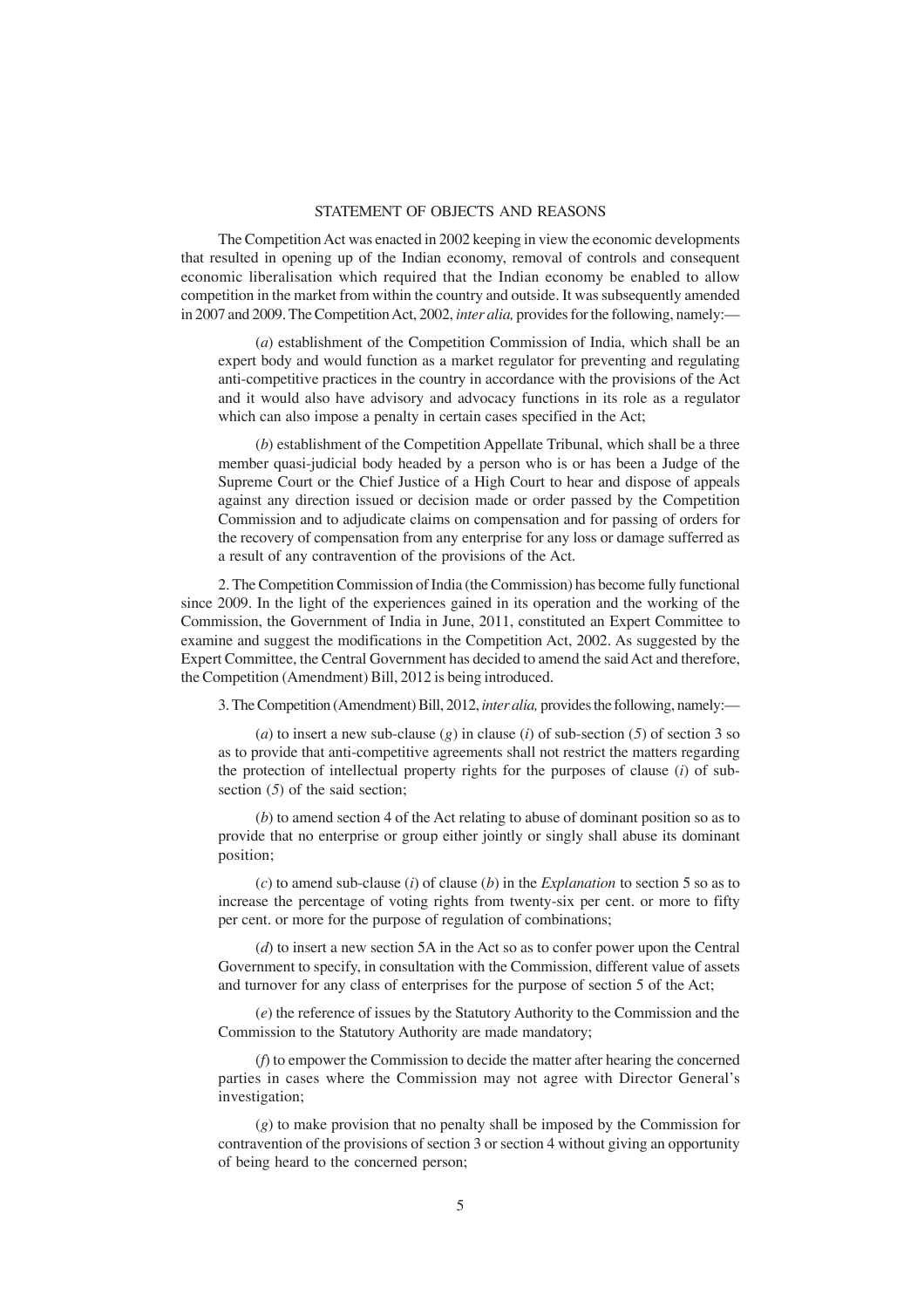(*h*) to amend sub-section (*11*) of section 31 so as to reduce the period from two hundred and ten days to one hundred and eighty days within which the Commission has to pass an order or issue direction on combinations and also to amend subsection  $(12)$  of the said section so as to increase the period from ninety working days to one hundred and eighty days to bring the time period on par with sub-section (*11*);

(*i*) to amend section 51 of the Act so as to substitute the expression ''the Secretary'' in place of the ''the Registrar'' in clause (*a*) of sub-section (*2*) of the said section as there is no post of the Registrar in the Commission.

4. The Bill seeks to achieve the above objectives.

NEW DELHI; SACHIN PILOT *The* 16*th November,* 2012.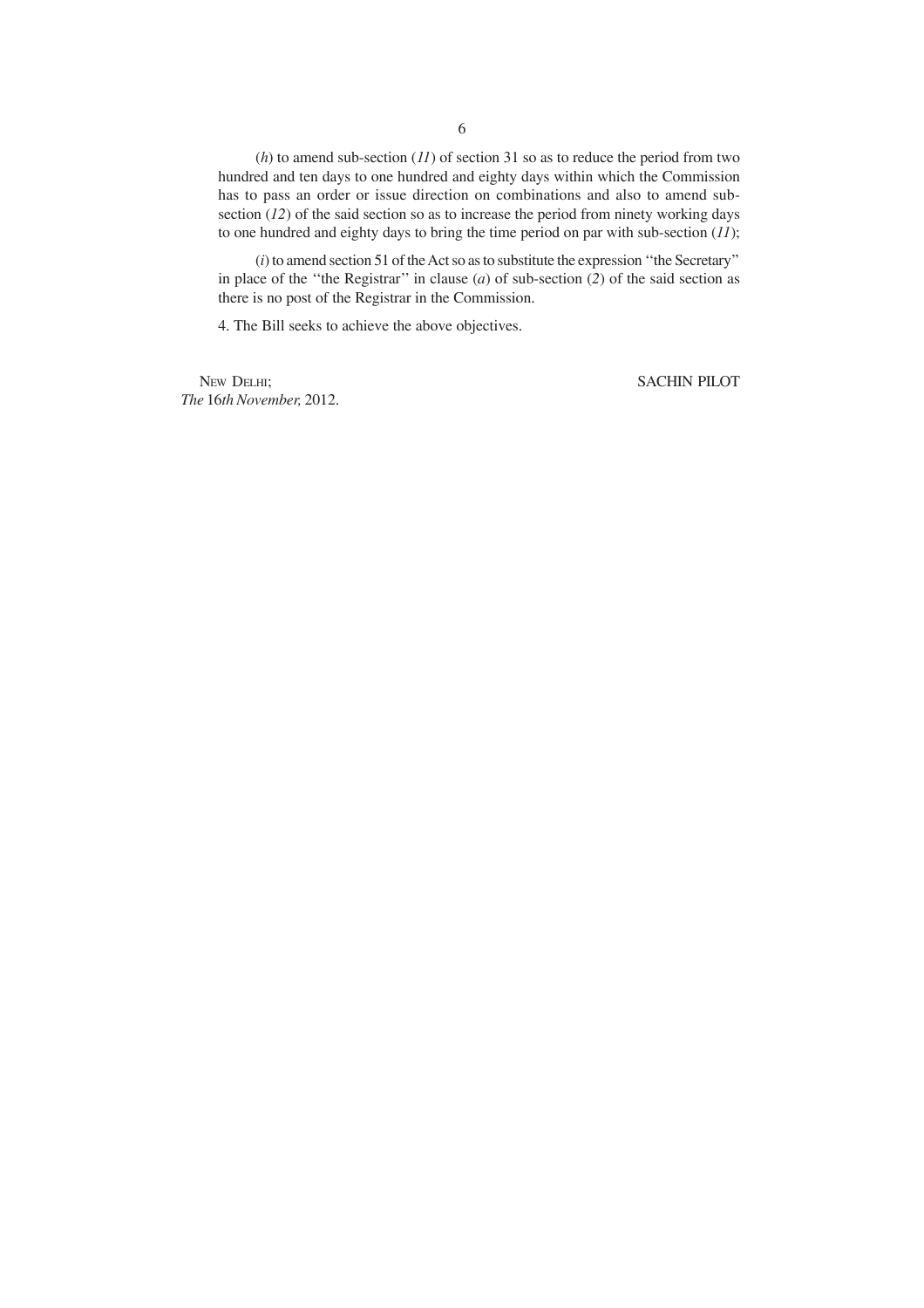## *ANNEXURE*

## EXTRACTS FROM THE COMPETITION ACT, 2002

# (12 OF 2003)

| $\ast$                                                      | * | ∗ | ∗ | $\ast$ |  |  |  |
|-------------------------------------------------------------|---|---|---|--------|--|--|--|
| 2. In this Act, unless the context otherwise requires,—     |   |   |   |        |  |  |  |
| $\ast$                                                      | * |   | * | ∗      |  |  |  |
| (y) "turnover" includes value of sale of goods or services; |   |   |   |        |  |  |  |
| $\ast$                                                      | ∗ | ∗ | ∗ | ∗      |  |  |  |

### CHAPTER II

PROHIBITION OF CERTAIN AGREEMENTS, ABUSE OF DOMINANT POSITION AND REGULATION OF **COMBINATIONS** 

*Prohibition of agreements*

| 3. $(I)$ *                                                                                      |  | $\ast$ |                                                                                       | Anti-                      |
|-------------------------------------------------------------------------------------------------|--|--------|---------------------------------------------------------------------------------------|----------------------------|
|                                                                                                 |  |        | (4) Any agreement amongst enterprises or persons at different stages or levels of the | competitive<br>agreements. |
| production chain in different markets, in respect of production, supply, distribution, storage, |  |        |                                                                                       |                            |

- (*a*) tie-in arrangement;
- (*b*) exclusive supply agreement;
- (*c*) exclusive distribution agreement;

sale or price of, or trade in goods or provision of services, including—

- (*d*) refusal to deal;
- (*e*) resale price maintenance,

shall be an agreement in contravention of sub-section  $(I)$  if such agreement causes or is likely to cause an appreciable adverse effect on competition in India.

*Explanation.—*For the purposes of this sub-section,—

(*a*) "tie-in arrangement" includes any agreement requiring a purchaser of goods, as a condition of such purchase, to purchase some other goods;

(*b*) "exclusive supply agreement" includes any agreement restricting in any manner the purchaser in the course of his trade from acquiring or otherwise dealing in any goods other than those of the seller or any other person;

(*c*) "exclusive distribution agreement" includes any agreement to limit, restrict or withhold the output or supply of any goods or allocate any area or market for the disposal or sale of the goods;

(*d*) "refusal to deal" includes any agreement which restricts, or is likely to restrict, by any method the persons or classes of persons to whom goods are sold or from whom goods are bought;

(*e*) "resale price maintenance" includes any agreement to sell goods on condition that the prices to be charged on the resale by the purchaser shall be the prices stipulated by the seller unless it is clearly stated that prices lower than those prices may be charged.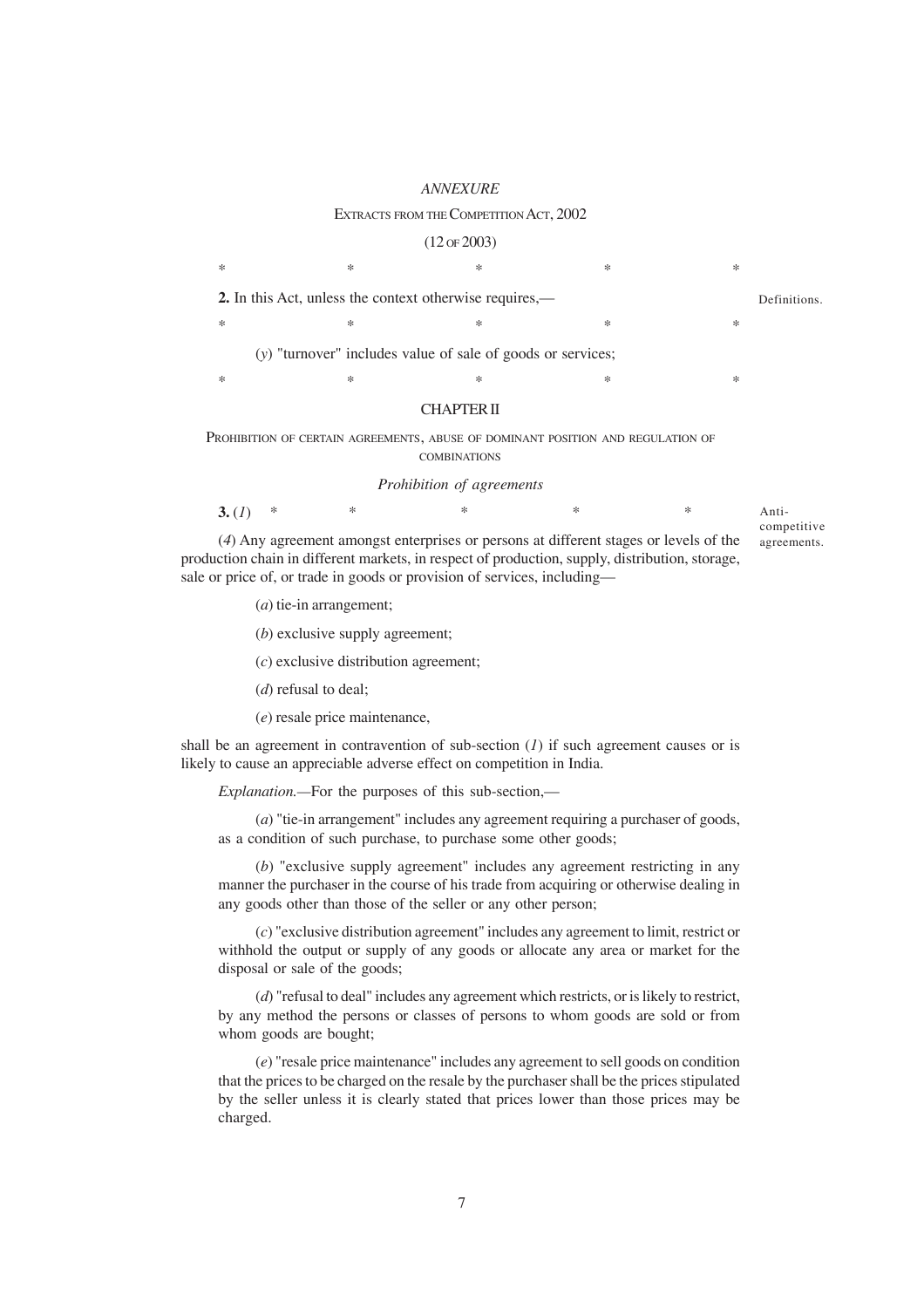8

(*5*) Nothing contained in this section shall restrict—

(*i*) the right of any person to restrain any infringement of, or to impose reasonable conditions, as may be necessary for protecting any of his rights which have been or may be conferred upon him under—

|  |                                                                         | ∗ | ∗ |
|--|-------------------------------------------------------------------------|---|---|
|  | Prohibition of abuse of dominant position                               |   |   |
|  | <b>4.</b> (1) No enterprise or group shall abuse its dominant position. |   |   |

Abuse of dominant position.

# $*$  \*  $*$  \*  $*$  \*  $*$  \* *Regulation of combinations*

**5.** The acquisition of one or more enterprises by one or more persons or merger or amalgamation of enterprises shall be a combination of such enterprises and persons or enterprises, if— Combination.

(*a*) any acquisition where—

(*i*) the parties to the acquisition, being the acquirer and the enterprise, whose control, shares, voting rights or assets have been acquired or are being acquired jointly have,—

(*A*) either, in India, the assets of the value of more than rupees one thousand crores or turnover more than rupees three thousand crores; or

(*B*) in india or outside India, in aggregate, the assets of the value of more than five hundred million US dollars, including at least rupees five hundred crores in India, or turnover more than fifteen hundred million US dollars, including at least rupees fifteen hundred crores in India; or

(*ii*) the group, to which the enterprise whose control, shares, assets or voting rights have been acquired or are being acquired, would belong after the acquisition, jointly have or would jointly have,—

(*A*) either in India, the assets of the value of more than rupees four thousand crores or turnover more than rupees twelve thousand crores; or

(*B*) in India or outside India, in aggregate, the assets of the value of more than two billion US dollars, including at least rupees five hundred crores in India, or turnover more than six billion US dollars, including at least rupees fifteen hundred crores in India; or

(*b*) acquiring of control by a person over an enterprise when such person has already direct or indirect control over another enterprise engaged in production, distribution or trading of a similar or identical or substitutable goods or provision of a similar or identical or substitutable service, if—

(*i*) the enterprise over which control has been acquired along with the enterprise over which the acquirer already has direct or indirect control jointly have,—

(*A*) either in India, the assets of the value of more than rupees one thousand crores or turnover more than rupees three thousand crores; or

(*B*) in India or outside India, in aggregate, the assets of the value of more than five hundred million US dollars, including at least rupees five hundred crores in India, or turnover more than fifteen hundred million US dollars, including at least rupees fifteen hundred crores in India; or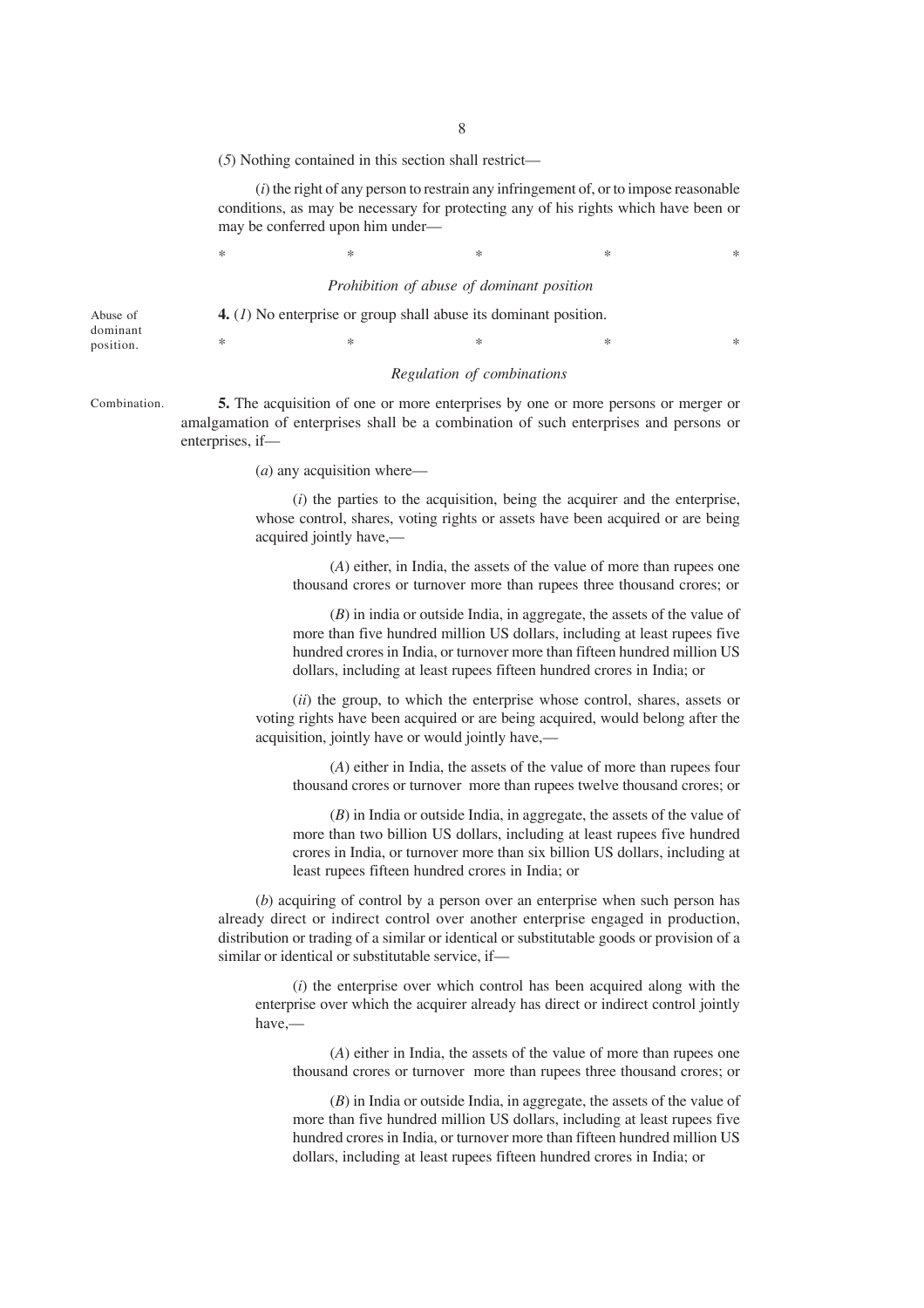(*ii*) the group, to which enterprise whose control has been acquired, or is being acquired, would belong after the acquisition, jointly have or would jointly have,—

(*A*) either in India, the assets of the value of more than rupees four thousand crores or turnover more than rupees twelve thousand crores; or

(*B*) in India or outside India, in aggregate, the assets of the value of more than two billion US dollars, including at least rupees five hundred crores in India, or turnover more than six billion US dollars, including at least rupees fifteen hundred crores in India; or

(*c*) any merger or amalgamation in which—

(*i*) the enterprise remaining after merger or the enterprise created as a result of the amalgamation, as the case may be, have,—

(*A*) either in India, the assets of the value of more than rupees one thousand crores or turnover more than rupees three thousand crores; or

(*B*) in India or outside India, in aggregate, the assets of the value of more than five hundred million US dollars, including at least rupees five hundred crores in India, or turnover more than fifteen hundred million US dollars, including at least rupees fifteen hundred crores in India; or

(*ii*) the group, to which the enterprise remaining after the merger or the enterprise created as a result of the amalgamation, would belong after the merger or the amalgamation, as the case may be, have or would have,—

(*A*) either in India, the assets of the value of more than rupees four thousand crores or turnover more than rupees twelve thousand crores; or

(*B*) in India or outside India, in aggregate the assets of the value of more than two billion US dollars, including at least rupees five hundred crores in India, or turnover more than six billion US dollars, including at least rupees fifteen hundred crores in India.

*Explanation.—*For the purposes of this section,—

 $*$  \*  $*$  \*  $*$  \*

(*b*) "group" means two or more enterprises which, directly or indirectly, are in a position to—

(*i*) exercise twenty-six per cent. or more of the voting rights in the other enterprise; or

 $*$  \*  $*$  \*  $*$  \*  $*$  \*

**9.** (*1*) The Chairperson and other Members of the Commission shall be appointed by the Central Government from a panel of names recommended by a Selection Committee consisting of—

 $*$  \*  $*$  \*  $*$  \*  $*$  \* **20.**  $(1)$  \* \* \* \* \*

(*2*) The Commission shall, on receipt of a notice under sub-section *(2)* of section 6, inquire whether a combination referred to in that notice or reference has caused or is likely to cause an appreciable adverse effect on competition in India.

 $*$  \*  $*$  \*  $*$  \*  $*$  \*

**21.** (*1*) Where in the course of a proceeding before any statutory authority an issue is raised by any party that any decision which such statutory authority has taken or proposes to take, is or would be, contrary to any of the provisions of this Act, then such statutory authority may make a reference in respect of such issue to the Commission:

Selection Committee for Chairperson and Members of Commission.

Inquiry into combination by Commission.

Reference by statutory authority.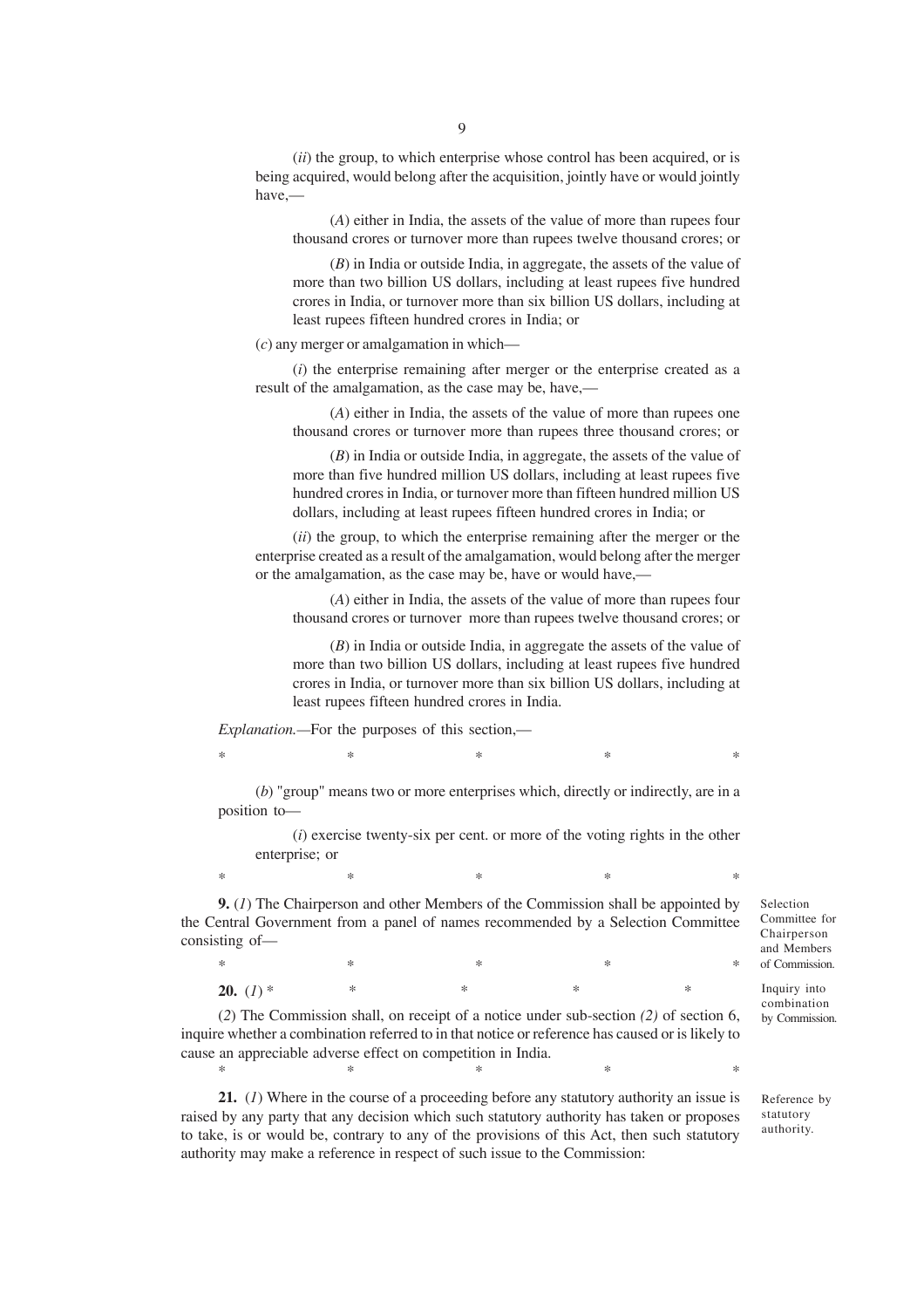Provided that any statutory authority, may, *suo motu* make such a reference to the Commission.

 $*$  \*  $*$  \*  $*$  \*  $*$  \*

Reference by Commission.

Procedure for inquiry under section 19.

**21A.** (*1*) Where in the course of a proceeding before the Commission an issue is raised by any party that any decision which, the Commission has taken during such proceeding or proposes to take, is or would be contrary to any provision of this Act whose implementation is entrusted to a statutory authority, then the Commission may make a reference in respect of such issue to the statutory authority:

Provided that the Commission, may, *suo motu,* make such a reference to the statutory authroity.

 $*$  \*  $*$  \*  $*$  \*  $*$  \* **26.** *(1) \* \* \* \* \**

*(7)* If, after consideration of the objections or suggestions referred to in sub-section *(5)*, if any, the Commission is of the opinion that further investigation is called for, it may direct further investigation in the matter by the Director General or cause further inquiry to be made in the matter or itself proceed with further inquiry in the matter in accordance with the provisions of this Act.

*(8)* If the report of the Director General referred to in sub-section *(3)* recommends that there is contravention of any of the provisions of this Act, and the Commission is of the opinion that further inquiry is called for, it shall inquire into such contravention in accordance with the provisions of this Act.

**27.** Where after inquiry the Commission finds that any agreement referred to in section 3 or action of an enterprise in a dominant position, is in contravention of section 3 or section 4, as the case may be, it may pass all or any of the following orders, namely:-

(*b*) impose such penalty, as it may deem fit which shall be not more than ten per cent. of the average of the turnover for the last three preceding financial years, upon each of such person or enterprises which are parties to such agreements or abuse:

 $*$  \*  $*$  \*  $*$  \*  $*$ 

Provided that in case any agreement referred to in section 3 has been entered into by a cartel, the Commission may impose upon each producer, seller, distributor, trader or service provider included in that cartel, a penalty of up to three times of its profit for each year of the continuance of such agreement or ten per cent. of its turnover for each year of the continuance of such agreement, whichever is higher.

 $*$  \*  $*$  \*  $*$  \*  $*$ 

(*g*) pass such other order or issue such directions as it may deem fit:

Provided that while passing orders under this section, if the Commission comes to a finding, that an enterprise in contravention to section 3 or section 4 of the Act is a member of a group as defined in clause (*b*) of the *Explanation* to section 5 of the Act, and other members of such a group are also responsible for, or have contributed to, such a contravention, then it may pass orders, under this section, against such members of the group.

Orders of Commission on certain combinations. **31.** (*l*) \* \* \* \* \* \*

(*11*) If the Commission does not, on the expiry of a period of two hundred and ten days from the date of notice given to the Commission under sub-section (*2*) of section 6, pass an order or issue direction in accordance with the provisions of sub-section (*1*) or sub-section (*2*) or sub-section (*7*), the combination shall be deemed to have been approved by the Commission.

10

after inquiry into agreements or abuse of dominant position.

Orders by Commission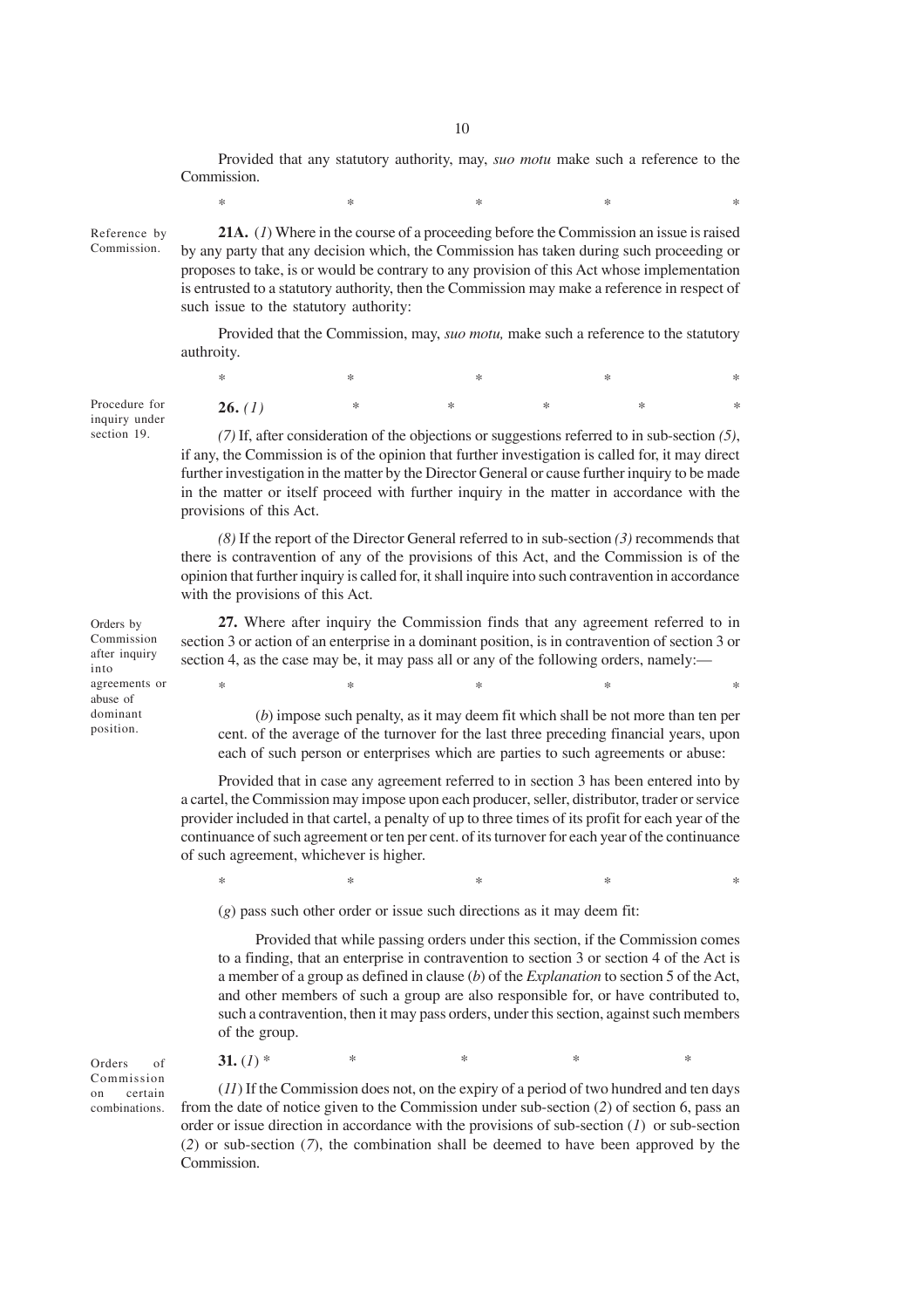*Explanation.—*For the purposes of determining the period of two hundred and ten days specified in this sub-section, the period of thirty working days specified in sub-section (*6*) and a further period of thirty working days specified in sub-section (*8*) shall be excluded.

(*12*) Where any extension of time is sought by the parties to the combination, the period of ninety working days shall be reckoned after deducting the extended time granted at the request of the parties.

#### CHAPTER V

#### DUTIES OF DIRECTOR GENERAL

**41.** (*1*) \* \* \* \* \*

 $*$  \*  $*$  \*  $*$  \*

(*3*) Without prejudice to the provisions of sub-section (*2*), sections 240 and 240A of 1 of 1956 the Companies Act, 1956 so far as may be, shall apply to an investigation made by the contraventions. Director General or any other person investigating under his authority, as they apply to an inspector appointed under that Act.

*Explanation.—*For the purposes of this section,—

(*a*) the words "the Central Government" under section 240 of the Companies Act, 1956 shall be construed as "the Commission";

(*b*) the word "Magistrate" under section 240A of the Companies Act, 1956 shall be construed as the "the Chief Metropolitan Magistrate, Delhi".

 $*$  \*  $*$  \*  $*$  \*  $*$  \*

**43.** If any person fails to comply, without reasonable cause, with a direction given by—

(*a*) the Commission under sub-sections (*2*) and (*4*) of section 36; or

(*b*) the Director General while exercising powers referred to in sub-section (*2*) of section 41,

such person shall be punishable with fine which may extend to rupees one lakh for each day during which such failure continues subject to a maximum of rupees one crore, as may be determined by the Commission.

| -*        |   |        |   |                                   |
|-----------|---|--------|---|-----------------------------------|
| 51. $(l)$ | × | $\ast$ | ∗ | * Constituti<br>$c \rightarrow 1$ |

(*2*) The Fund shall be applied for meeting—

(*a*) the salaries and allowances payable to the Chairperson and other Members and the administrative expenses including the salaries, allowances and pension payable to the Director General, Additional, Joint, Deputy or Assistant Directors General, the Registrar and officers and other employees of the Commission;

 $*$  \*  $*$  \*  $*$  \*  $*$  \*

## CHAPTER VIIIA

### COMPETITION APPELLATE TRIBUNAL

**53A.** (*1*) The Central Government shall, by notification establish an Appellate Tribunal to be known as Competition Appellate Tribunal,—

(*a*) to hear and dispose of appeals against any direction issued or decision made or order passed by the Commission under sub-sections (*2*) and (*6*) of section 26, section 27, section 28, section 31, section 32, section 33, section 38, section 39, section 43, section 43A, section 44, section 45 or section 46 of this Act;

 $*$  \*  $*$  \*  $*$  \*  $*$  \*

and Director General.

Penalty for failure to comply with directions of Commission

Director General to investigate

ion of Fund.

Establishment of Appellate Tribunal.

1 of 1956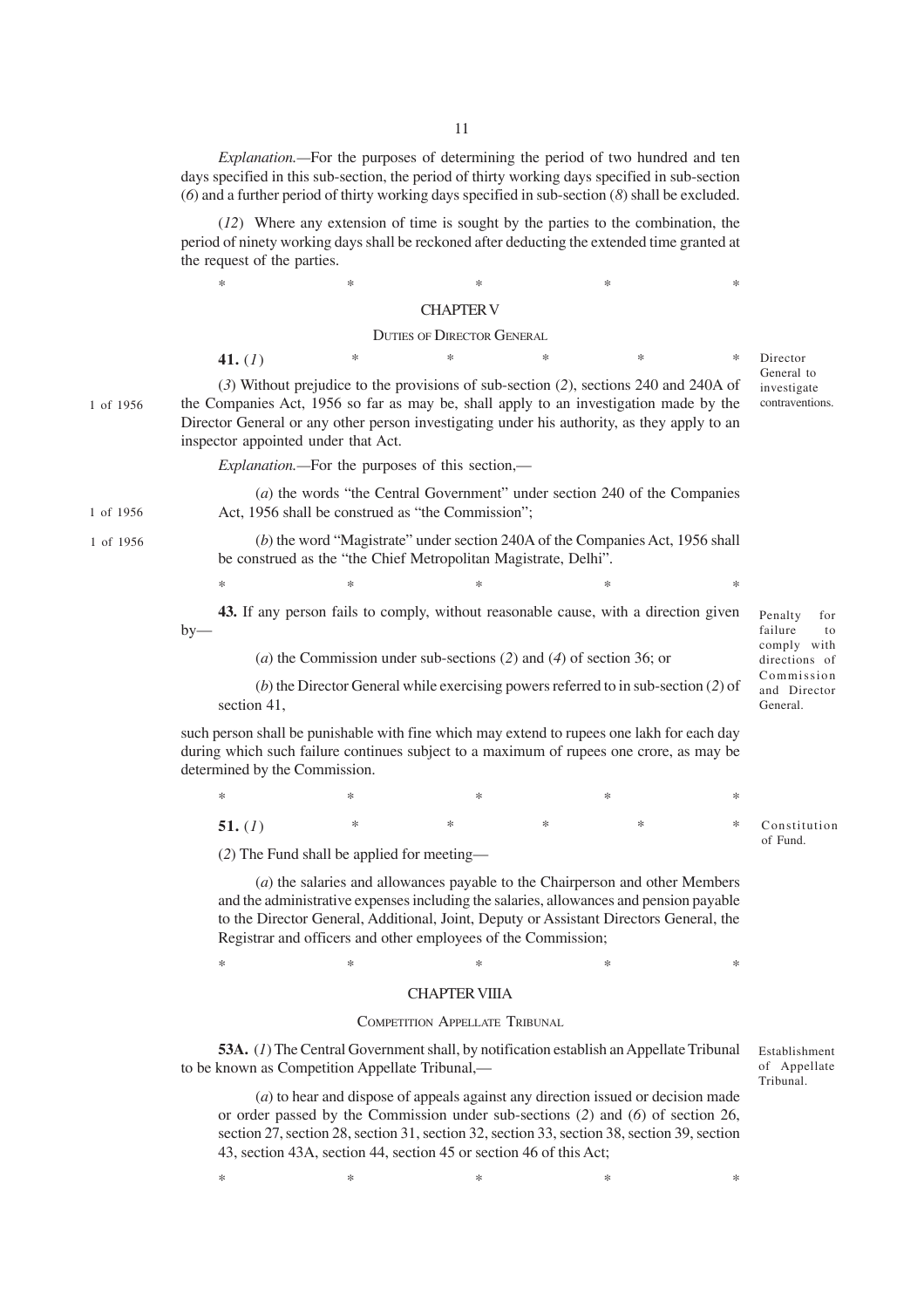Power to make rules. **63.** (*1*) \* \* \* \* \* \* \*

(*3*) Every notification issued under sub-section (*3*) of section 20 and section 54 and every rule made under this Act by the Central Government shall be laid, as soon as may be after it is made, before each House of Parliament, while it is in session, for a total period of thirty days which may be comprised in one session, or in two or more successive sessions, and if, before the expiry of the session immediately following the session or the successive sessions aforesaid, both Houses agree in making any modification in the notification or rule, or both Houses agree that the notification should not be issued or rule should not be made, the notification or rule shall thereafter have effect only in such modified form or be of no effect, as the case may be; so, however, that any such modification or annulment shall be without prejudice to the validity of anything previously done under that notification or rule, as the case may be.

 $*$  \*  $*$  \*  $*$  \*  $*$  \*